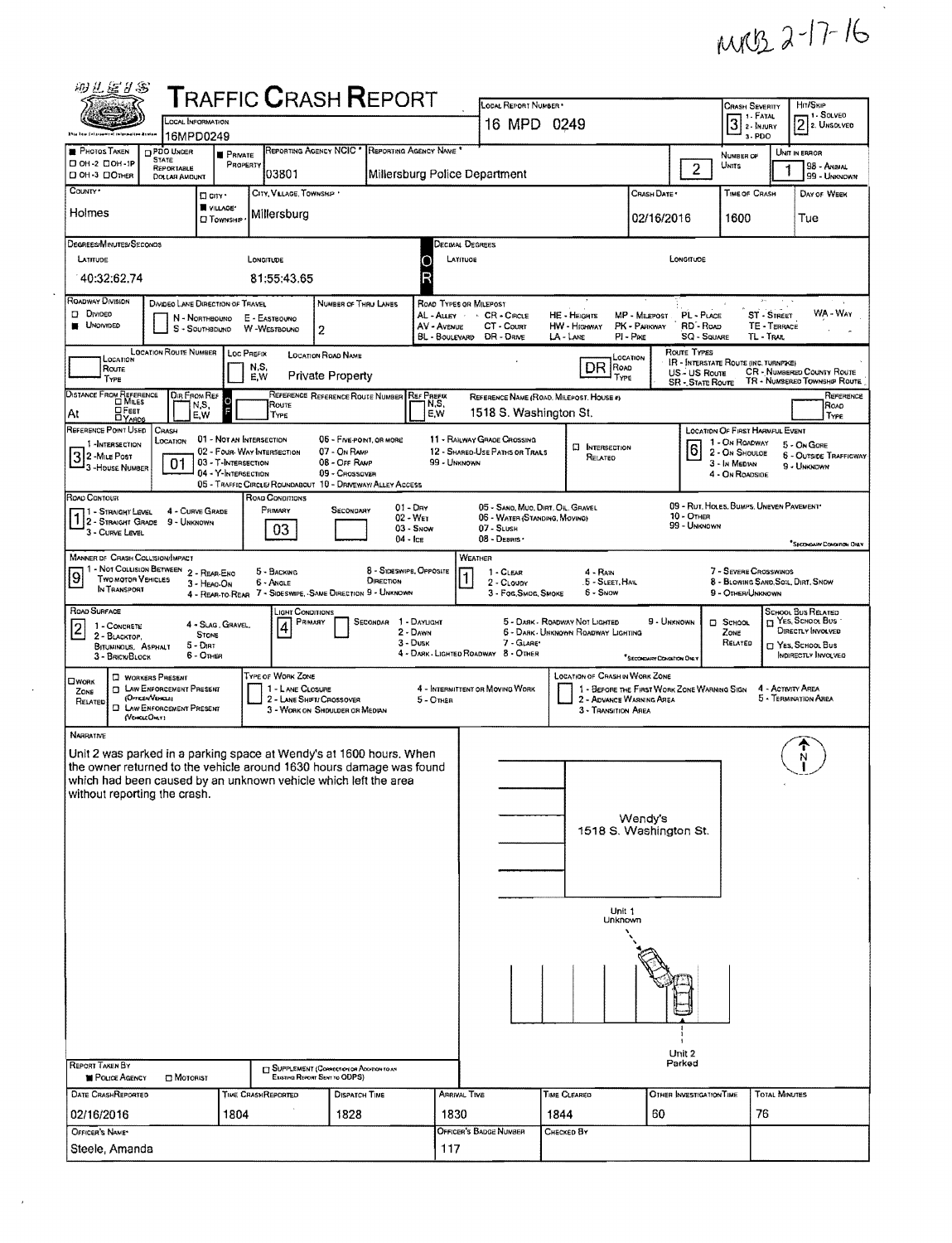|                                                           |                                                                          |                                                                   |                                         |                                                                                                                                     |                                                                       | LOCAL REPORT NUMBER                                                                          |                                                                    |                                                                                                |                                                                                                                           |                                                             |                                                 |                                         |  |  |  |
|-----------------------------------------------------------|--------------------------------------------------------------------------|-------------------------------------------------------------------|-----------------------------------------|-------------------------------------------------------------------------------------------------------------------------------------|-----------------------------------------------------------------------|----------------------------------------------------------------------------------------------|--------------------------------------------------------------------|------------------------------------------------------------------------------------------------|---------------------------------------------------------------------------------------------------------------------------|-------------------------------------------------------------|-------------------------------------------------|-----------------------------------------|--|--|--|
|                                                           |                                                                          |                                                                   |                                         |                                                                                                                                     |                                                                       |                                                                                              |                                                                    |                                                                                                | 16 MPD 0249                                                                                                               |                                                             |                                                 |                                         |  |  |  |
| UNIT NUMBER                                               | OWNER NAME: LAST, FIRST, MIDDLE ( C) SAME AS DRIVER )                    |                                                                   |                                         |                                                                                                                                     |                                                                       |                                                                                              | OWNER PHONE NUMBER                                                 |                                                                                                | <b>DAMAGE SCALE</b>                                                                                                       | Damage Area                                                 | FRONT                                           |                                         |  |  |  |
| OWNER ADDRESS: CITY, STATE, ZIP                           | Unknown Driver,<br><b>CISAME As DANER 1</b>                              |                                                                   |                                         |                                                                                                                                     |                                                                       |                                                                                              |                                                                    |                                                                                                |                                                                                                                           |                                                             |                                                 |                                         |  |  |  |
|                                                           |                                                                          |                                                                   |                                         |                                                                                                                                     |                                                                       |                                                                                              |                                                                    |                                                                                                | 1 - None<br>о                                                                                                             |                                                             |                                                 |                                         |  |  |  |
| OН<br>LP STATE<br><b>LICENSE PLATE NUMBER</b>             |                                                                          |                                                                   |                                         | <b>VEHICLE IDENTIFICATION NUMBER</b>                                                                                                |                                                                       |                                                                                              |                                                                    | # Occupants                                                                                    | 2 - Minor                                                                                                                 |                                                             |                                                 |                                         |  |  |  |
|                                                           |                                                                          |                                                                   |                                         |                                                                                                                                     |                                                                       |                                                                                              |                                                                    | 1.                                                                                             | 3 - FUNCTIONAL                                                                                                            | ▫                                                           | $\Box$                                          |                                         |  |  |  |
| VEHICLE YEAR                                              | <b>VEHICLE MAKE</b>                                                      |                                                                   |                                         | VEHICLE MODEL                                                                                                                       |                                                                       |                                                                                              | VEHICLE COLOR                                                      |                                                                                                |                                                                                                                           |                                                             |                                                 |                                         |  |  |  |
| 0                                                         |                                                                          |                                                                   |                                         |                                                                                                                                     |                                                                       |                                                                                              |                                                                    |                                                                                                | 4 - DISABLING                                                                                                             |                                                             | o                                               |                                         |  |  |  |
| $P$ ROOF OF<br><b>INSURANCE</b>                           | <b>INSURANCE COMPANY</b>                                                 |                                                                   |                                         | POLICY NUMBER<br>Toweo By                                                                                                           |                                                                       |                                                                                              |                                                                    |                                                                                                |                                                                                                                           | σ                                                           | $\Box$                                          |                                         |  |  |  |
| SHOWN<br>CARRIER NAME, ADDRESS, CITY, STATE, ZIP          |                                                                          |                                                                   |                                         |                                                                                                                                     |                                                                       |                                                                                              |                                                                    |                                                                                                |                                                                                                                           |                                                             | <b>CARRIER PHONE</b>                            |                                         |  |  |  |
|                                                           |                                                                          |                                                                   |                                         |                                                                                                                                     |                                                                       |                                                                                              |                                                                    |                                                                                                |                                                                                                                           |                                                             |                                                 |                                         |  |  |  |
| US DOT                                                    | VEHICLE WEIGHT GVWR/GCWR<br>1 - LESS THAN OR EQUAL TO 10K LBS            |                                                                   |                                         | CARGO BOOY TYPE<br>01 - No Cargo Booy Type/Not Applicabl. 09 - Pole                                                                 |                                                                       |                                                                                              |                                                                    | TRAFFICWAY DESCRIPTION<br>1 - Two-Way, Not Divideo                                             |                                                                                                                           |                                                             |                                                 |                                         |  |  |  |
| HM PLACARD ID NO.                                         | 2 - 10,001 to 26,000k Las<br>3 - MORE THAN 26.000K LBS.                  |                                                                   |                                         | 02 - Busi Van (9-15 Seats, Inc Driver)<br>03 - Bus (16+ Seats, Inc Driver)                                                          | 10 - CARGO TANK<br>11 - FLAT BED                                      |                                                                                              |                                                                    |                                                                                                | 1 2 - TWO-WAY, NOT DIVIDED, CONTINUOUS LEFT TURN LANE<br>3 - Two WAY, DIVIDEO, UNPROTECTED (PAINTED OR GRASS >4FT.) MEDIA |                                                             |                                                 |                                         |  |  |  |
|                                                           |                                                                          |                                                                   |                                         | 04 - VEHICLE TOWING ANOTHER VEHICLE<br>05 - Logging                                                                                 | 12 - DUMP                                                             | 13 - CONCRETE MIXER                                                                          |                                                                    | 5 - ONE-WAY TRAFFICWAY                                                                         | 4 - Two-Way, Divideo, Positive Median Barrier                                                                             |                                                             |                                                 |                                         |  |  |  |
| <b>HM CLASS</b><br>NUMBER                                 | HAZAROOUS MATERIAL<br><b>D</b> RELATED                                   |                                                                   |                                         | 05 - INTERMODAL CONTAINER CHASIS<br>07 - CARGO VAN ENCLOSED BOX<br>08 - Grain, Chips, Gravel                                        |                                                                       | 14 - Auto Transporter<br>15 - GARBAGE /REFUSE                                                |                                                                    | <b>HIT / SKIP UNIT</b>                                                                         |                                                                                                                           |                                                             |                                                 |                                         |  |  |  |
| NON-MOTORIST LOCATION PRIOR TO IMPACT                     |                                                                          | TYPE OF USE                                                       | UNIT TYPE                               |                                                                                                                                     |                                                                       | 99 - OTHER/UNKNOWN                                                                           |                                                                    |                                                                                                |                                                                                                                           |                                                             |                                                 |                                         |  |  |  |
|                                                           | 01 - INTERSECTION - MARKEO CROSSWAL<br>02 - INTERSECTION - NO CROSSWALK  |                                                                   |                                         | PASSENGER VEHICLES (LESS THAN 9 PASSENGERS MEDIMEAVY TRUCKS OR COMBO UNITS > 10K LBS BUS/VAN/LIMO(9 OR MORE INCLUDING DRIVER)<br>99 |                                                                       |                                                                                              |                                                                    |                                                                                                |                                                                                                                           |                                                             |                                                 |                                         |  |  |  |
| 03 - INTERSECTION OTHER                                   | 04 - MIDBLOCK - MARKED CROSSWALK                                         | 1 - PERSONAL                                                      |                                         | 01 - Sub COMPACT<br>02 - COMPACT<br>99 - UNKNOWN 03 - MIO SIZE                                                                      |                                                                       |                                                                                              |                                                                    | 14 - SINGLE UNIT TRUCK: 3+ AXLES                                                               | 13 - SINGLE UNIT TRUCK OR VAN 2AXLE, 6 TRES 21 - BUS/VAN (9-15 SEATS, INC DRIVER)                                         | 22 - Bus (16+ Sears, Inc Daver)                             |                                                 |                                         |  |  |  |
| 06 - BICYCLE LANE                                         | 05 - TRAVEL LANE - OTHER LOCATION                                        | 2 - COMMERCIAL<br>3 - GOVERNMENT                                  |                                         | OR HIT/SKIP<br>04 - Full Size<br>05 - MINIVAN                                                                                       |                                                                       |                                                                                              |                                                                    | 15 - SINGLE UNIT TRUCK / TRAILER<br>16 - TRUCK/TRACTOR (BOBTAL)                                |                                                                                                                           | <b><i><u>Мон-Мотогият</u></i></b><br>23 - ANIMAL WITH RIDER |                                                 |                                         |  |  |  |
| 07 - Shoulder/Roadside<br>08 - Sidewalk                   |                                                                          |                                                                   |                                         | 06 - Sport Utility Vehicle<br>07 - Pickup                                                                                           | 17 - TRACTOR/SEMI-TRALER<br>18 - Tractor/Double                       |                                                                                              | 24 - ANIMAL WITH BUGGY, WAGON, SURREY<br>25 - BICYCLE/PEDACYCLIST  |                                                                                                |                                                                                                                           |                                                             |                                                 |                                         |  |  |  |
| 09 - Median/Crossing Island<br>10 - DRIVE WAY ACCESS      |                                                                          | <b>CI IN EMERGENCY</b><br>RESPONSE                                |                                         | $08 - V_{AN}$<br>09 - MOTORCYCLE                                                                                                    | 19 - TRACTOR/TRIPLES<br>20 - OTHER MEO/HEAVY VEHICLE                  |                                                                                              |                                                                    |                                                                                                | 25 - PEDESTRIAN/SKATER<br>27 - OTHER NON-MOTORIST                                                                         |                                                             |                                                 |                                         |  |  |  |
| 12 - NON-TRAFFICWAY AREA                                  | 11 - SHARED-USE PATH OR TRAIL                                            |                                                                   |                                         | 10 - Motorizeo Bicycle<br>11 - SNOWMOBLE/ATV                                                                                        |                                                                       |                                                                                              |                                                                    | HAS HM PLACARD                                                                                 |                                                                                                                           |                                                             |                                                 |                                         |  |  |  |
| 99 - OTHER/UNKNOWN<br>SPECIAL FUNCTION 01 - NONE          |                                                                          | 09 - AMBULANCE                                                    |                                         | 12 - OTHER PASSENGER VEHICLE<br>17 - FARM VEHICLE                                                                                   | <b>MOST DAMAGED AREA</b>                                              |                                                                                              |                                                                    |                                                                                                |                                                                                                                           |                                                             |                                                 |                                         |  |  |  |
| $02 - TAN$                                                | 03 - RENTAL TRUCK (OVER 10KLBS)                                          | $10 -$ Fine<br>11 - HIGHWAY/MAINTENANCE                           |                                         | 18 - FARM EQUIPMENT<br>19 - Мотовноме                                                                                               | 01 - None<br>99                                                       | 02 - CENTER FRONT                                                                            |                                                                    | 08 - LEFT SIDE<br>09 - LEFT FRONT                                                              | 99 - UNKNOWN                                                                                                              |                                                             |                                                 | $31$ - Now-Contact<br>$2$ - Non-Contact |  |  |  |
| 05 - Bus Transit                                          | 04 - Bus - School (Public or Private) 12 - Military                      | 13 - POLICE                                                       |                                         | 20 - GOLF CART<br>$21 -$ Train                                                                                                      |                                                                       | 03 - RIGHT FRONT<br>10 - TOP AND WINDOWS<br>IMPACT ARE 04 - RIGHT SIDE<br>11 - UNDERCARRIAGE |                                                                    |                                                                                                |                                                                                                                           | 3 - Striking                                                |                                                 |                                         |  |  |  |
|                                                           | 06 - Bus - Charter<br>07 - Bus - SHUTTLE                                 | 14 - Pustic UTIUTY<br>15 - OTHER GOVERNMENT                       |                                         | 22 - OTHER (EXPLANON NAPPLATIVE)<br>99                                                                                              | 05 - Right Rear<br>06 - REAR CENTER                                   |                                                                                              | 12 - LOAD/TRALER<br>13 - TOTAL (ALL AREAS)                         |                                                                                                |                                                                                                                           | 4 - STRUCK<br>5 - STRIKING/STRUCK<br>9 - Unknown            |                                                 |                                         |  |  |  |
| 08 - Bus. OTHER                                           |                                                                          | 16 - CONSTRUCTION EQIP.                                           |                                         |                                                                                                                                     |                                                                       | 07 - LEFT REAR                                                                               |                                                                    | 14 - Отнев                                                                                     |                                                                                                                           |                                                             |                                                 |                                         |  |  |  |
| PRE-CRASH ACTIONS<br>99                                   | Moronist                                                                 |                                                                   |                                         |                                                                                                                                     |                                                                       | NON-MOTORIST                                                                                 |                                                                    |                                                                                                |                                                                                                                           |                                                             |                                                 |                                         |  |  |  |
|                                                           | 01 - STRAIGHT AHEAO<br>02 - BACKING                                      | 07 - MAKING U-TURN<br>08 - ENTERING TRAFFIC LANE                  |                                         | 13 - NEGOTIATING A CURVE<br>14 - OTHER MOTORIST ACTIG                                                                               |                                                                       |                                                                                              |                                                                    | 15 - ENTERING OR CROSSING SPECIFIED LOCATIO<br>16 - WALKING RUNNING, JOGGING, PLAYING, CYCLING |                                                                                                                           | 21 - OTHER NDN-MOTORIST ACTION                              |                                                 |                                         |  |  |  |
| 99 - UNKNOWN                                              | 03 - CHANGING LANES<br>04 - OVERTAKING/PASSING                           | 09 - LEAVING TRAFFIC LANE<br>10 - PARKED                          |                                         |                                                                                                                                     |                                                                       | 17 - WORKING<br>18 - PUSHING VEHICLE                                                         |                                                                    |                                                                                                |                                                                                                                           |                                                             |                                                 |                                         |  |  |  |
|                                                           | 05 - MAKING RIGHT TURN<br>06 - MAKING LEFT TURN                          | 11 - Slowing or Stopped in Traffic<br>12 - DRNERLESS              |                                         |                                                                                                                                     |                                                                       | 20 - Standing                                                                                |                                                                    | 19 - APPROACHING OR LEAVING VEHICLE                                                            |                                                                                                                           |                                                             |                                                 |                                         |  |  |  |
| CONTRIBUTING CIRCUMSTANCE                                 |                                                                          |                                                                   |                                         |                                                                                                                                     |                                                                       |                                                                                              |                                                                    |                                                                                                | VEHICLE DEFECTS                                                                                                           |                                                             |                                                 |                                         |  |  |  |
| Primary<br>17                                             | MOTORIST<br>$01 - None$<br>02 - FAILURE TO YIELD                         | 11 - IMPROPER BACKING                                             |                                         | 12 - IMPROPER START FROM PARKED POSITION                                                                                            | NON-MOTORIST<br>22 - NONE<br>23 - IMPROPER CROSSING                   |                                                                                              |                                                                    |                                                                                                |                                                                                                                           | 01 - TURN SIGNALS<br>02 - HEAD LAMPS                        |                                                 |                                         |  |  |  |
|                                                           | 03 - RAN RED LIGHT<br>04 - RAN STOP SIGN                                 |                                                                   |                                         | 13 - STOPPED OR PARKED ILLEGALLY<br>24 - DARTING<br>14 - Operating Vehicle in Negligent Manner                                      | 25 - LYING ANDIOR ILLEGALLY IN ROADWAY                                |                                                                                              |                                                                    | 03 - TAIL LAMPS<br>04 - BRAKES                                                                 |                                                                                                                           |                                                             |                                                 |                                         |  |  |  |
| Secondary                                                 | 05 - Exceeded Speed Limit<br>06 - UNSAFE SPEED                           |                                                                   |                                         | 15 - Swering to Avoid (Due to External Conditions)<br>16 - WRONG SIDE/WRONG WAY                                                     | 26 - FALURE TO YIELD RIGHT OF WAY<br>27 - NOT VISIBLE (DARK CLOTHING) |                                                                                              |                                                                    | 05 - STEERING<br><b>06 - TIRE BLOWOUT</b>                                                      |                                                                                                                           |                                                             |                                                 |                                         |  |  |  |
|                                                           | 07 - IMPROPER TURN<br>08 - LEFT OF CENTER                                | 17 - FALURE TO CONTROL<br><b>18 - VISION OBSTRUCTION</b>          |                                         | 28 - INATTENTIVE                                                                                                                    | 29 - FAILURE TO OBEY TRAFFIC STONS                                    |                                                                                              |                                                                    | 07 - WORN OR SLICK TIRES<br>08 TRALER EQUIPMENT DEFECTIVE<br>09 - MOTOR TROUBLE                |                                                                                                                           |                                                             |                                                 |                                         |  |  |  |
| 99 - Unknown                                              | 09 - FOLLOWED TOO CLOSELY/ACDA<br>10 - IMPROPER LANE CHANGE              |                                                                   |                                         | 19 - OPERATING DEFECTIVE EQUIPMENT<br>20 - LOAD SHIFTING/FALLING/SPILLING                                                           | 30 - WRONG SIDE OF THE ROAD                                           |                                                                                              | 11 - OTHER DEFECTS                                                 | 10 - DISABLED FROM PRIOR ACCIDENT                                                              |                                                                                                                           |                                                             |                                                 |                                         |  |  |  |
|                                                           | <b>PASSING OFF ROAD</b>                                                  |                                                                   |                                         | 21 - OTHER IMPROPER ACTION                                                                                                          | 31 - OTHER NON-MOTORIST ACTION                                        |                                                                                              |                                                                    |                                                                                                |                                                                                                                           |                                                             |                                                 |                                         |  |  |  |
| <b>SEQUENCE OF EVENTS</b><br>21                           |                                                                          | 5<br>6                                                            |                                         | <b>NON-COLLISION EVENTS</b><br>01 - Overturn/Rollover                                                                               |                                                                       | 06 - EOUPMENT FAILURE                                                                        |                                                                    |                                                                                                | 10 - Cross Median                                                                                                         |                                                             |                                                 |                                         |  |  |  |
| FIRST                                                     | Masi                                                                     |                                                                   |                                         | 02 - FIRE/EXPLOSION<br>03 - IMMERSION                                                                                               |                                                                       | (BLOWN TIRE, BRAKE FAILURE, ETC)<br>07 - SEPARATION OF UNITS                                 |                                                                    |                                                                                                | 11 - Cross CENTER LINE<br>OPPOSITE DIRECTION OF TRAVEL                                                                    |                                                             |                                                 |                                         |  |  |  |
| HARMFUL <sup>1</sup><br>EVENT                             | Harmful  <br>EVENT                                                       | 99 - UNKNOWN                                                      |                                         | 04 - JACKKNIFE<br>05 - CARGO/EQUIPMENT LOSS OR SHIFT 09 - RAN OFF ROAD LEFT                                                         |                                                                       | 08 - RAN OFF ROAD RIGHT                                                                      |                                                                    |                                                                                                | 12 - DOWNHILL RUNAWAY<br>13 - OTHER NON-COLLISION                                                                         |                                                             |                                                 |                                         |  |  |  |
| COLLISION WITH PERSON, VEHICLE OR OBJECT NOT FIXED        |                                                                          |                                                                   |                                         | COLUSION WITH FIXED, OBJECT<br>25 - IMPACT ATTENUATOR/CRASH CUSHIO/83 - MEDIAN CABLE BARRIER                                        |                                                                       |                                                                                              |                                                                    |                                                                                                | 41 - OTHER POST, POLE                                                                                                     | 48 - Тяєє                                                   |                                                 |                                         |  |  |  |
| 14 - PEDESTRIAN<br>15 - PEDALCYCLE                        |                                                                          | 21 - PARKED MOTOR VEHICLE<br>22 - WORK ZONE MAINTENANCE EQUIPMENT |                                         | 25 - BRIDGE OVERHEAD STRUCTURE<br>27 - BRIDGE PIER OR ABUTMENT                                                                      |                                                                       |                                                                                              | 34 - MEDIAN GUARDRAIL BARRIER<br>35 - Median Concrete Barrier      | 42 - CULVERT                                                                                   | OR SUPPORT                                                                                                                |                                                             | 49 - FIRE HYDRANT<br>50 - WORK ZONE MAINTERANCE |                                         |  |  |  |
| 15 - RAILWAY VEHICLE (TRAN, ENGINE)<br>17 - Animal - Farm | 23 - STRUCK BY FALLING, SHIFTING CARGO<br>OR ANYTHING SET IN MOTION BY A |                                                                   | 28 - BRIOGE PARAPET<br>29 - BRIDGE RAIL | 36 - Median Other Barrier<br>37 - Traffic Sign Post                                                                                 |                                                                       |                                                                                              | 43 - Cuna<br>EQUIPMENT<br>51 - WALL, BUILDING, TUNNEL<br>44 - Опсн |                                                                                                |                                                                                                                           |                                                             |                                                 |                                         |  |  |  |
| 18 - Animal - DEER<br>19 - ANIMAL-OTHER                   |                                                                          | MOTOR VEHICLE<br>24 - OTHER MOVABLE OBJECT                        |                                         | 30 - GUARDRAIL FACE<br>31 - GUARDRAILEND                                                                                            |                                                                       | 38 - Overhead Sign Post                                                                      | 39 - LIGHT/LUMINARIES SUPPORT                                      | 46 - FENCE                                                                                     | 45 - EMBANKMENT                                                                                                           |                                                             | 52 - Отнев Fixeo Овлест                         |                                         |  |  |  |
| 20 - MOTOR VEHICLE IN TRANSPORT<br>UNIT SPEED             | Posted Speed<br>TRAFFIC CONTROL                                          |                                                                   |                                         | 32 - PORTABLE BARRIER                                                                                                               | 40 - Unury Pole                                                       |                                                                                              | UNIT DIRECTION                                                     | 47 - MALBOX                                                                                    |                                                                                                                           |                                                             |                                                 |                                         |  |  |  |
| 5                                                         | 01                                                                       | 01 - No Contrigue                                                 |                                         | 07 - RAILROAD CROSSBUCKS                                                                                                            | 13 - Crosswalk Lines                                                  |                                                                                              | FROM                                                               | То                                                                                             | 1 - North<br>2 - South                                                                                                    | 5 - NORTHEAST<br>6 - Northwest                              |                                                 | 9 - Unknown                             |  |  |  |
|                                                           |                                                                          | 02 - S rop Sign<br>03 - YIELD SIGN                                |                                         | 08 - RAILROAD FLASHERS<br>09 - R ALBOAD GATES                                                                                       | 14 - W ALK/DON'T WALK<br>15 - О тнев                                  |                                                                                              |                                                                    | 19<br>9                                                                                        | $3 - E$ AST<br>4 - West                                                                                                   | 7 - Southeast<br>8 - Southwest                              |                                                 |                                         |  |  |  |
| $\Box$ Staten<br><b>E</b> ESTIMATED                       |                                                                          | 04 - Traffic Signal<br>05 - TRAFFIC FLASHERS<br>06 - SCHOOL ZONE  |                                         | 10 - COSTRUCTION BARRICADE<br>11 - PERSON (FLAGGER, OFFICER<br><b>12 - PAVEMENT MARKINGS</b>                                        | 16 - Not Reported                                                     |                                                                                              |                                                                    |                                                                                                |                                                                                                                           |                                                             |                                                 |                                         |  |  |  |
|                                                           |                                                                          |                                                                   |                                         |                                                                                                                                     |                                                                       |                                                                                              |                                                                    |                                                                                                |                                                                                                                           |                                                             |                                                 |                                         |  |  |  |

 $\mathcal{L}(\mathcal{L})$  and  $\mathcal{L}(\mathcal{L})$  .

 $\label{eq:2.1} \frac{1}{\sqrt{2}}\int_{\mathbb{R}^3}\frac{1}{\sqrt{2}}\left(\frac{1}{\sqrt{2}}\right)^2\frac{1}{\sqrt{2}}\left(\frac{1}{\sqrt{2}}\right)^2\frac{1}{\sqrt{2}}\left(\frac{1}{\sqrt{2}}\right)^2\frac{1}{\sqrt{2}}\left(\frac{1}{\sqrt{2}}\right)^2.$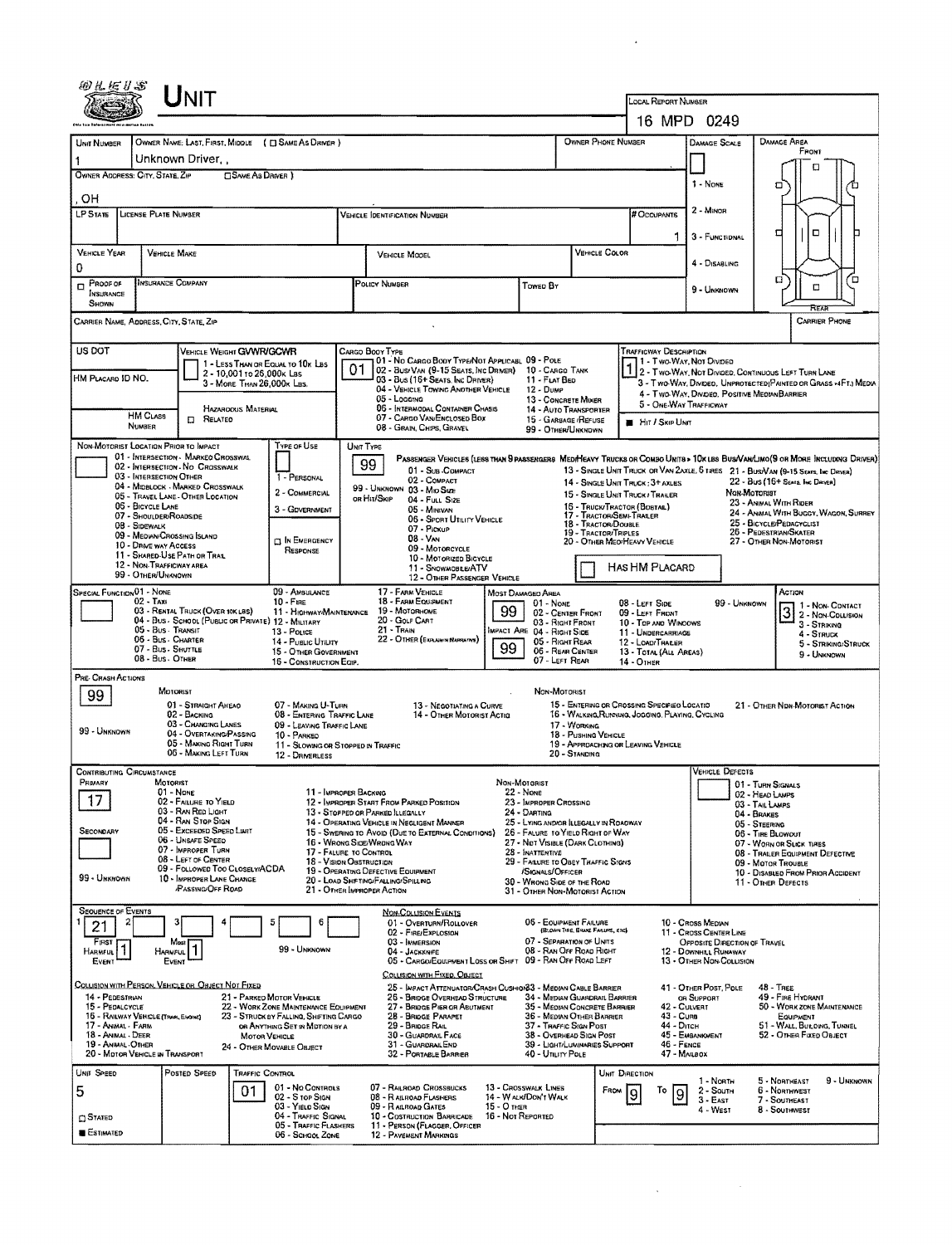| 四丛柯甘西                                    | Unit                                                                                   |                                                                                |                                                                                                              |                                                             |                                                                                 |                                                   |                                                                         |                                                                                                                              |             |  |  |  |  |
|------------------------------------------|----------------------------------------------------------------------------------------|--------------------------------------------------------------------------------|--------------------------------------------------------------------------------------------------------------|-------------------------------------------------------------|---------------------------------------------------------------------------------|---------------------------------------------------|-------------------------------------------------------------------------|------------------------------------------------------------------------------------------------------------------------------|-------------|--|--|--|--|
|                                          |                                                                                        |                                                                                |                                                                                                              |                                                             |                                                                                 |                                                   | LOCAL REPORT NUMBER<br>16 MPD 0249                                      |                                                                                                                              |             |  |  |  |  |
| UNIT NUMBER                              | OWNER NAME: LAST, FIRST, MIDDLE ( C SAME AS DRIVER )                                   |                                                                                |                                                                                                              |                                                             |                                                                                 | OWNER PHONE NUMBER                                | DAMAGE SCALE                                                            | DAMAGE AREA                                                                                                                  |             |  |  |  |  |
| 2                                        | Evans, Ruth, M                                                                         |                                                                                |                                                                                                              |                                                             |                                                                                 | 330-473-2832                                      |                                                                         | FRONT                                                                                                                        |             |  |  |  |  |
| OWNER ADDRESS: CITY, STATE, ZIP          | SAME AS DRIVER )                                                                       |                                                                                |                                                                                                              |                                                             |                                                                                 |                                                   | 2 <br>1 - Nove                                                          | п                                                                                                                            |             |  |  |  |  |
|                                          | 104 E. MILLERSBURG Rd., Nashville, OH, 44661                                           |                                                                                |                                                                                                              |                                                             |                                                                                 |                                                   |                                                                         |                                                                                                                              |             |  |  |  |  |
|                                          | LP STATE LICENSE PLATE NUMBER                                                          |                                                                                | <b>VEHICLE IDENTIFICATION NUMBER</b>                                                                         |                                                             |                                                                                 | # Occupants                                       | 2 - Minon                                                               |                                                                                                                              |             |  |  |  |  |
| OН                                       | FGE1682                                                                                |                                                                                | 1G1ND52F35M103964                                                                                            |                                                             |                                                                                 |                                                   | o<br>3 - FUNCTIONAL                                                     | Ω<br>с                                                                                                                       |             |  |  |  |  |
| VEHICLE YEAR<br>2005                     | <b>VEHICLE MAKE</b>                                                                    |                                                                                | <b>VEHICLE MODEL</b>                                                                                         |                                                             |                                                                                 | <b>VEHICLE COLOR</b>                              | 4 - DISABLING                                                           |                                                                                                                              |             |  |  |  |  |
| PROOF OF                                 | Chevrolet<br><b>INSURANCE COMPANY</b>                                                  |                                                                                | Malibu<br>POLICY NUMBER                                                                                      | Towed By                                                    | SIL.                                                                            |                                                   |                                                                         | o<br>о                                                                                                                       | ם′          |  |  |  |  |
| <b>INSURANCE</b><br>SHOWN                | Progressive                                                                            |                                                                                | 59001938                                                                                                     |                                                             |                                                                                 |                                                   | 9 - UNKNOWN                                                             |                                                                                                                              |             |  |  |  |  |
|                                          | CARRIER NAME, ADDRESS, CITY, STATE, ZIP                                                |                                                                                |                                                                                                              |                                                             |                                                                                 |                                                   |                                                                         | <b>CARRIER PHONE</b>                                                                                                         |             |  |  |  |  |
| US DOT                                   | VEHICLE WEIGHT GVWR/GCWR                                                               |                                                                                | CARGO BODY TYPE                                                                                              |                                                             |                                                                                 | TRAFFICWAY DESCRIPTION                            |                                                                         |                                                                                                                              |             |  |  |  |  |
|                                          | 1 - LESS THAN OR EQUAL TO 10K LBS<br>2 - 10,001 to 26,000 k Las                        |                                                                                | 01 - No Cargo Booy Type/Not Applicabl 09 - Pole<br>01 02 - Busi VAN (9-15 SEATS, INC DRIVER) 10 - CARGO TANK |                                                             |                                                                                 |                                                   |                                                                         | 1 - Two-Way, Not Divideo<br>1 2 - Two-Way, Not Divideo, Continuous Left Turn Lane                                            |             |  |  |  |  |
| HM PLACARD ID NO.                        | 3 - MORE THAN 26,000K LBS.                                                             |                                                                                | 03 - Bus (16+ Seats, Inc Driver)<br>04 - VEHICLE TOWING ANOTHER VEHICLE                                      | 12 - Dume                                                   | 11 - FLAT BEO                                                                   |                                                   |                                                                         | 3 - Two-Way, Divided, Unprotected Painted on Grass >4FT.) Media                                                              |             |  |  |  |  |
|                                          | <b>HAZARDOUS MATERIAL</b><br><b>HM CLASS</b>                                           |                                                                                | 05 - LOGGING<br>06 - INTERMODAL CONTAINER CHASIS                                                             |                                                             | 13 CONCRETE MIXER<br>14 - AUTO TRANSPORTER                                      |                                                   | 4 - Two-Way, Divided, Positive Mequan Barrier<br>5 - ONE-WAY TRAFFICWAY |                                                                                                                              |             |  |  |  |  |
|                                          | <b>CI RELATED</b><br><b>NUMBER</b>                                                     |                                                                                | 07 - CARGO VAN/ENGLOSED BOX<br>08 - GRAN, CHIPS, GRAVEL                                                      |                                                             | 15 - GARBAGE / REFUSE<br>99 - OTHER/UNKNOWN                                     | <b>D</b> Hit / Skip UNIT                          |                                                                         |                                                                                                                              |             |  |  |  |  |
|                                          | NON-MOTORIST LOCATION PRIOR TO IMPACT<br>01 - INTERSECTION - MARKED CROSSWAL           | TYPE OF USE                                                                    | UNIT TYPE                                                                                                    |                                                             |                                                                                 |                                                   |                                                                         | PASSENGER VEHICLES (LESS THAN 9 PASSENGERS MEDIMEAVY TRUCKS OR COMBO UNITS > 10X LBS BUS/VAMLIMO(9 OR MORE INCLUDING DRIVER) |             |  |  |  |  |
|                                          | 02 - INTERSECTION - NO CROSSWALK<br>03 - INTERSECTION OTHER                            | $\vert$ 1<br>1 - PERSONAL                                                      | 02<br>01 - Sub COMPACT<br>02 - COMPACT                                                                       |                                                             |                                                                                 | 14 - SINGLE UNIT TRUCK : 3+ AXLES                 |                                                                         | 13 - SINGLE UNIT TRUCK OR VAN ZAXLE, 6 TRES 21 - BUS/VAN (9-15 SEATE INC DRIVER)<br>22 - BUS (16+ SEATA, INC DAVER)          |             |  |  |  |  |
|                                          | 04 - MIDBLOCK - MARKED CROSSWALK<br>05 - TRAVEL LANE - OTHER LOCATION                  | 2 - COMMERCIAL                                                                 | 99 - UNKNOWN 03 - MID SIZE<br>OR HIT/SKIP<br>04 - Full Size                                                  |                                                             |                                                                                 | 15 - SINGLE UNIT TRUCK / TRAILER                  |                                                                         | Non-Motorist<br>23 - ANIMAL WITH RIDER                                                                                       |             |  |  |  |  |
|                                          | 06 - BICYCLE LANE<br>07 - Shoulder/Roadside                                            | 05 - Minivan<br>06 - SPORT UTILITY VEHICLE                                     |                                                                                                              |                                                             | 16 - TRUCK/TRACTOR (BOBTAIL)<br>17 - TRACTOR/SEMI-TRALER<br>18 - TRACTOR/DOUBLE |                                                   | 24 - ANIMAL WITH BUGGY, WAGON, SURREY<br>25 - BICYCLEIPEDACYCLIST       |                                                                                                                              |             |  |  |  |  |
|                                          | 08 - Sidewalk<br>09 - MEDIAN/CROSSING ISLAND                                           | 07 - Pickup<br>$08 - V_{AN}$                                                   |                                                                                                              |                                                             | 19 - TRACTOR/TRPLES<br>20 - Other MeorHeavy Vehicle                             | 26 - PEDESTRIAN/SKATER<br>27 - OTHER NON-MOTORIST |                                                                         |                                                                                                                              |             |  |  |  |  |
|                                          | 10 - DRIVE WAY ACCESS<br>11 - SHAREO-USE PATH OR TRAIL<br>12 - NON-TRAFFICWAY AREA     | <b>DIN EMERGENCY</b><br>RESPONSE                                               | 09 - MOTORCYCLE<br>10 - MOTORIZED BICYCLE                                                                    |                                                             |                                                                                 |                                                   |                                                                         |                                                                                                                              |             |  |  |  |  |
|                                          | 99 - OTHER/UNKNOWN                                                                     |                                                                                | 11 - SNOWMOBILE/ATV<br>12 - OTHER PASSENGER VEHICLE                                                          |                                                             |                                                                                 | HAS HM PLACARD                                    |                                                                         |                                                                                                                              |             |  |  |  |  |
| SPECIAL FUNCTION 01 - NONE               | $02 - TAXI$                                                                            | 09 - AMBULANCE<br>$10 -$ Fine                                                  | 17 - FARM VEHICLE<br>18 - FARM EQUIPMENT                                                                     | <b>MOST DAMAGEO AREA</b>                                    | $01 - None$                                                                     | 08 - LEFT SIDE                                    | 99 - UNKNOWN                                                            | ACTION<br>1 - Non-Contact                                                                                                    |             |  |  |  |  |
| 01                                       | 03 - RENTAL TRUCK (OVER 10KLBS)<br>04 - Bus - School (Public or Private) 12 - Military | 11 - HIGHWAY/MAINTENANCE                                                       | 19 - Мотояноме<br>20 - GOUF CART                                                                             | 09                                                          | 02 - CENTER FRONT<br>03 - RIGHT FRONT                                           | 09 - LEFT FRONT<br>10 - Top ANG WINGOWS           |                                                                         | $\frac{4}{2}$ - Non-Corrision<br>3 - STRIKING                                                                                |             |  |  |  |  |
|                                          | 05 - Bus - Transit<br>06 - Bus - CHARTER                                               | 13 - Pouce<br>14 - PUBLIC UTILITY                                              | $21 -$ Train<br>22 - OTHER (EXPLAIN IN NARRATIVE)                                                            | MPACT ARE 04 - RIGHT SIDE<br>09                             | 05 - Right Rear                                                                 | 11 - UNDERCARRIAGE<br>12 - LOAD/TRAILER           |                                                                         | 4 - STRUCK<br>5 - STRIKING/STRUCK                                                                                            |             |  |  |  |  |
|                                          | 07 - Bus - SHUTTLE<br>08 - Bus - OTHER                                                 | 15 - OTHER GOVERNMENT<br>16 - CONSTRUCTION EOIP.                               |                                                                                                              |                                                             | 06 - REAR CENTER<br>07 - LEFT REAR                                              | 13 - TOTAL (ALL AREAS)<br>14 - Other              |                                                                         | 9 - UNKNOWN                                                                                                                  |             |  |  |  |  |
| PRE- CRASH ACTIONS                       | MOTORIST                                                                               |                                                                                |                                                                                                              |                                                             | NON-MOTORIST                                                                    |                                                   |                                                                         |                                                                                                                              |             |  |  |  |  |
| 10                                       | 01 - STRAIGHT AHEAD                                                                    | 07 - MAKING U-TURN                                                             | 13 - NEGOTIATING A CURVE                                                                                     |                                                             |                                                                                 | 15 - ENTERING OR CROSSING SPECIFIED LOCATID       |                                                                         | 21 - OTHER NON-MOTORIST ACTION                                                                                               |             |  |  |  |  |
| 99 - UNKNOWN                             | 02 - BACKING<br>03 - CHANGING LANES<br>04 - OVERTAKING/PASSING                         | 08 - ENTERING TRAFFIC LANE<br>09 - LEAVING TRAFFIC LANE                        | 14 - OTHER MOTORIST ACTIO                                                                                    |                                                             | 17 WORKING<br>18 - PUSHING VEHICLE                                              | 16 - WALKING, RUNNING, JOGGING, PLAYING, CYCLING  |                                                                         |                                                                                                                              |             |  |  |  |  |
|                                          | 05 - MAKING RIGHT TURN<br>06 - MAKING LEFT TURN                                        | 10 - PARKED<br>11 - SLOWING OR STOPPED IN TRAFFIC<br>12 - DRIVERLESS           |                                                                                                              |                                                             | 20 - STANOING                                                                   | 19 - APPROACHING OR LEAVING VEHICLE               |                                                                         |                                                                                                                              |             |  |  |  |  |
| <b>CONTRIBUTING CIRCUMSTANCE</b>         |                                                                                        |                                                                                |                                                                                                              |                                                             |                                                                                 |                                                   | <b>VEHICLE DEFECTS</b>                                                  |                                                                                                                              |             |  |  |  |  |
| PRIMARY                                  | MOTORIST<br>$01 - None$                                                                | 11 - IMPROPER BACKING                                                          |                                                                                                              | Non-Motorist<br><b>22 - NONE</b>                            |                                                                                 |                                                   |                                                                         | 01 - TURN SIGNALS<br>02 - HEAD LAMPS                                                                                         |             |  |  |  |  |
| 01                                       | 02 - FAILURE TO YIELD<br>03 - RAN RED LIGHT                                            |                                                                                | 12 - IMPROPER START FROM PARKED POSITION<br>13 - Stoppeo or Parked Llegally                                  | 23 - IMPROPER CROSSING<br>24 - DARTING                      |                                                                                 |                                                   |                                                                         | 03 - TAIL LAMPS<br>04 - BRAKES                                                                                               |             |  |  |  |  |
| SECONDARY                                | 04 - RAN STOP SIGN<br>05 - Exceeded Speed Limit                                        |                                                                                | 14 - OPERATING VEHICLE IN NEGLIGENT MANNER<br>15 - SWERING TO AVOID (DUE TO EXTERNAL CONDITIONS)             | 26 - FALURE TO YIELD RIGHT OF WAY                           | 25 - LYING AND/OR ILLEGALLY IN ROADWAY                                          |                                                   |                                                                         | 05 - STEERING<br>06 - TIRE BLOWOUT                                                                                           |             |  |  |  |  |
|                                          | 06 - UNSAFE SPEED<br>07 - IMPROPER TURN<br>08 - LEFT OF CENTER                         |                                                                                | 16 - Wrong Side/Wrong Way<br>17 - FALURE TO CONTROL                                                          | 28 INATTENTIVE                                              | 27 - NOT VISIBLE (DARK CLOTHING)                                                |                                                   |                                                                         | 07 - WORN OR SLICK TIRES<br>08 - TRAILER EQUIPMENT DEFECTIVE                                                                 |             |  |  |  |  |
| 99 - UNKNOWN                             | 09 - Followed Too CloselwACDA<br>10 - IMPROPER LANE CHANGE                             |                                                                                | 18 - VISION OBSTRUCTION<br>19 - OPERATING DEFECTIVE EQUIPMENT<br>20 - LOAD SHETING/FALLING/SPILLING          |                                                             | 29 - FAILURE TO OBEY TRAFFIC SIGNS<br>/SIGNALS/OFFICER                          |                                                   |                                                                         | 09 - MOTOR TROUBLE<br>10 - DISABLED FROM PRIOR ACCIDENT                                                                      |             |  |  |  |  |
|                                          | PASSING/OFF ROAD                                                                       |                                                                                | 21 - OTHER IMPROPER ACTION                                                                                   |                                                             | 30 - WRONG SIDE OF THE ROAD<br>31 - OTHER NON-MOTORIST ACTION                   |                                                   |                                                                         | 11 - OTHER DEFECTS                                                                                                           |             |  |  |  |  |
| <b>SEQUENCE OF EVENTS</b>                |                                                                                        | 5<br>6                                                                         | <b>NON-COLLISION EVENTS</b><br>01 - OVERTURN/ROLLOVER                                                        |                                                             | 06 - EQUIPMENT FAILURE                                                          |                                                   | 10 - CROSS MEDIAN                                                       |                                                                                                                              |             |  |  |  |  |
| 20<br>FIRST                              | Most                                                                                   |                                                                                | 02 - FIRE/EXPLOSION<br>03 - IMMERSION                                                                        |                                                             | (BLOWN TIRE, BRAKE FARLINE, ETC)<br>07 - SEPARATION OF UNITS                    |                                                   | 11 - Cross Center Line<br>OPPOSITE DIRECTION OF TRAVEL                  |                                                                                                                              |             |  |  |  |  |
| <b>HARMFUL</b><br>EVENT                  | Harmful<br>EVENT                                                                       | 99 - Unknown                                                                   | 04 - JACKNOFE<br>05 - CARGO/EQUIPMENT LOSS OR SHIFT 09 - RAN OFF ROAD LEFT                                   |                                                             | 08 - RAN OFF ROAD RIGHT                                                         |                                                   | 12 - DOWNHILL RUNAWAY<br>13 - OTHER NON-COLLISION                       |                                                                                                                              |             |  |  |  |  |
|                                          |                                                                                        |                                                                                | COLLISION WITH FIXED, OBJECT                                                                                 |                                                             |                                                                                 |                                                   |                                                                         |                                                                                                                              |             |  |  |  |  |
| 14 - PEOESTRIAN                          | COLLISION WITH PERSON, VEHICLE OR OBJECT NOT FIXED                                     | 21 - PARKED MOTOR VEHICLE                                                      | 25 - IMPACT ATTENUATOR/CRASH CUSHION33 - MEDIAN CABLE BARRIER<br>26 - BRIDGE OVERHEAD STRUCTURE              |                                                             | 34 - MEOVAN GUARDRAIL BARRIER                                                   |                                                   | 41 - OTHER POST, POLE<br>OR SUPPORT                                     | 48 - TREE<br>49 - FIRE HYDRANT                                                                                               |             |  |  |  |  |
| 15 - PEDALCYCLE                          | 16 - RAILWAY VEHICLE (TRAIN, ENGINE)                                                   | 22 - WORK ZONE MAINTENANCE EQUIPMENT<br>23 - STRUCK BY FALLING, SHIFTING CARGO | 27 - BRIOGE PIER OR ABUTMENT<br>28 - BRIDGE PARAPET                                                          |                                                             | 35 - Median Concrete Barrier<br>36 - MEORN OTHER BARRIER                        |                                                   | 42 - CULVERT<br>43 - Cuns                                               | 50 - WORK ZONE MAINTENANCE<br>EQUIPMENT                                                                                      |             |  |  |  |  |
| 17 - ANIMAL - FARM<br>18 - Animal - Deer | <b>MOTOR VEHICLE</b>                                                                   | OR ANYTHING SET IN MOTION BY A                                                 | 29 - Bridge Rail<br>30 - GUARDRAIL FACE                                                                      |                                                             | 37 - TRAFFIC SIGN POST<br>38 - Overhead Sign Post                               |                                                   | 44 - Ditch<br>45 - Embankment                                           | 51 - WALL, BULDING, TUNNEL<br>52 - OTHER FIXEO OSJECT                                                                        |             |  |  |  |  |
| 19 - ANIMAL - OTHER                      | 20 - MOTOR VEHICLE IN TRANSPORT                                                        | 24 - Отнев Моуавье Овлест                                                      | 31 - GUARDRAILEND<br>32 - PORTABLE BARRIER                                                                   |                                                             | 39 - LIGHT/LUMINARIES SUPPORT<br>40 - UTILITY POLE                              |                                                   | 46 - FENCE<br>47 - MAILBOX                                              |                                                                                                                              |             |  |  |  |  |
| UNIT SPEED                               | POSTED SPEED<br><b>TRAFFIC CONTROL</b>                                                 |                                                                                |                                                                                                              |                                                             |                                                                                 | UNIT DIRECTION                                    | 1 - North                                                               | 5 - NORTHEAST                                                                                                                | 9 - UNKNOWN |  |  |  |  |
| 0                                        | 01                                                                                     | 01 - No CONTROLS<br>02 - S rop Sign<br>03 - YIELD SIGN                         | 07 - RAILROAD CROSSBUCKS<br>08 - RAILROAD FLASHERS<br>09 - RAILROAD GATES                                    | 13 - CROSSWALK LINES<br>14 - WALN/DON'T WALK<br>15 - О тиєв |                                                                                 | FROM<br>10                                        | 2 - South<br>$3 - E$ AST                                                | 6 - NORTHWEST<br>7 - SOUTHEAST                                                                                               |             |  |  |  |  |
| STATED                                   |                                                                                        | 04 - TRAFFIC SIGNAL<br>05 - TRAFFIC FLASHERS                                   | 10 - Costruction Barricade<br>11 - PERSON (FLAGGER, OFFICER                                                  | 16 - Not Reported                                           |                                                                                 |                                                   | 4 WEST                                                                  | 8 - SOUTHWEST                                                                                                                |             |  |  |  |  |
| ESTIMATED                                |                                                                                        | 06 - School Zone                                                               | 12 - PAVEMENT MARKINGS                                                                                       |                                                             |                                                                                 |                                                   |                                                                         |                                                                                                                              |             |  |  |  |  |

 $\alpha$  ,  $\alpha$  ,  $\alpha$  ,  $\alpha$ 

 $\mathcal{L}^{\text{max}}_{\text{max}}$  and  $\mathcal{L}^{\text{max}}_{\text{max}}$ 

 $\bar{\mathbf{v}}$ 

 $\label{eq:2.1} \frac{1}{\sqrt{2}}\int_{\mathbb{R}^3} \frac{1}{\sqrt{2}}\,d\mu\int_{\mathbb{R}^3} \frac{1}{\sqrt{2}}\,d\mu\int_{\mathbb{R}^3} \frac{1}{\sqrt{2}}\,d\mu\int_{\mathbb{R}^3} \frac{1}{\sqrt{2}}\,d\mu\int_{\mathbb{R}^3} \frac{1}{\sqrt{2}}\,d\mu\int_{\mathbb{R}^3} \frac{1}{\sqrt{2}}\,d\mu\int_{\mathbb{R}^3} \frac{1}{\sqrt{2}}\,d\mu\int_{\mathbb{R}^3}$ 

 $\sim$   $\sigma$  .